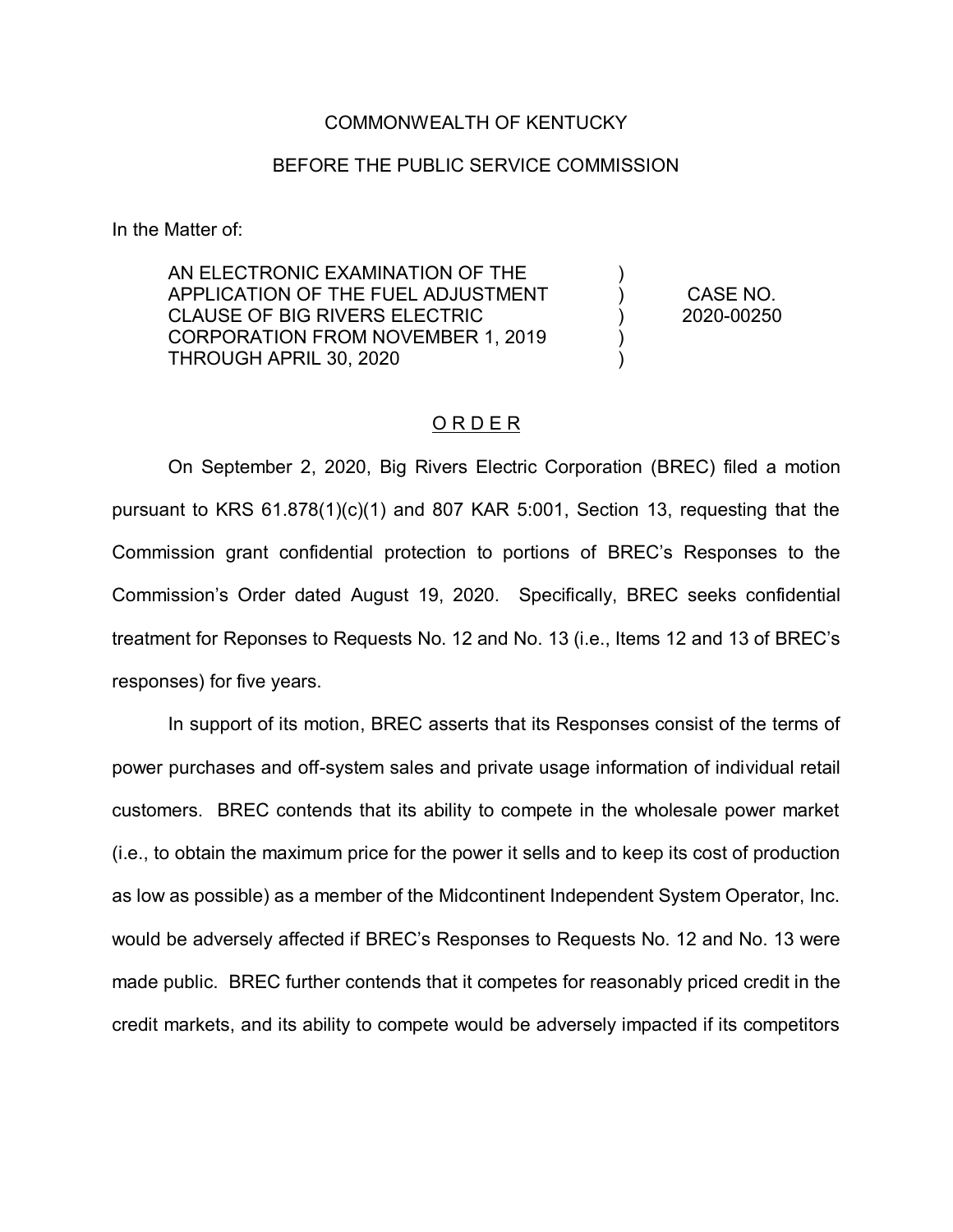were afforded access to the proprietary and confidential information included in its Responses to Requests No. 12 and No. 13.

Having considered the motion and the material at issue, the Commission finds that the information contained in BREC's Reponses to Requests No. 12 and No. 13 are generally recognized as confidential or proprietary; it therefore meets the criteria for confidential treatment and is exempted from public disclosure pursuant to KRS 61.878(1)(c)(1) and 807 KAR 5:001, Section 13.

IT IS THEREFORE ORDERED that:

1. BREC's motion for confidential treatment is granted.

2. The designated material granted confidential treatment by this Order shall not be placed in the public record or made available for public inspection for five years or until further Order of this Commission.

3. Use of the designated material granted confidential treatment by this Order in any Commission proceeding shall comply with 807 KAR 5:001, Section 13(9).

4. BREC shall inform the Commission if the designated material granted confidential treatment by this Order becomes publicly available or no longer qualifies for confidential treatment.

5. If a nonparty to this proceeding requests to inspect the material granted confidential treatment by this Order and the period during which the material has been granted confidential treatment has not expired, BREC shall have 30 days from receipt of written notice of the request to demonstrate that the material still falls within the exclusions from disclosure requirements established in KRS 61.878. If BREC is unable to make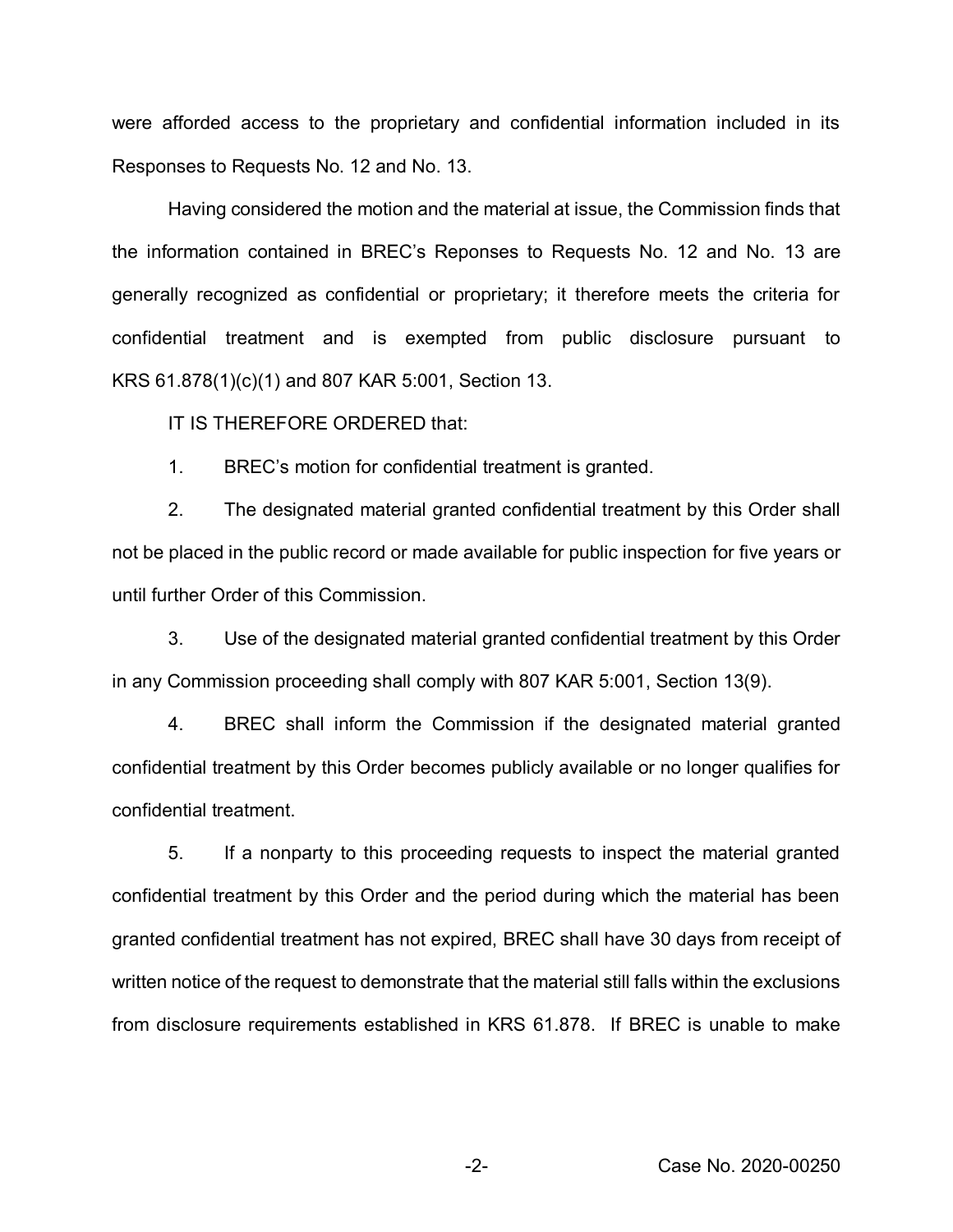such demonstration, the requested material shall be made available for inspection. Otherwise, the Commission shall deny the request for inspection.

6. The Commission shall not make the requested material available for inspection for 30 days from the date of service of an Order finding that the material no longer qualifies for confidential treatment in order to allow BREC to seek a remedy afforded by law.

## [REMAINDER OF PAGE INTENTIONALLY LEFT BLANK]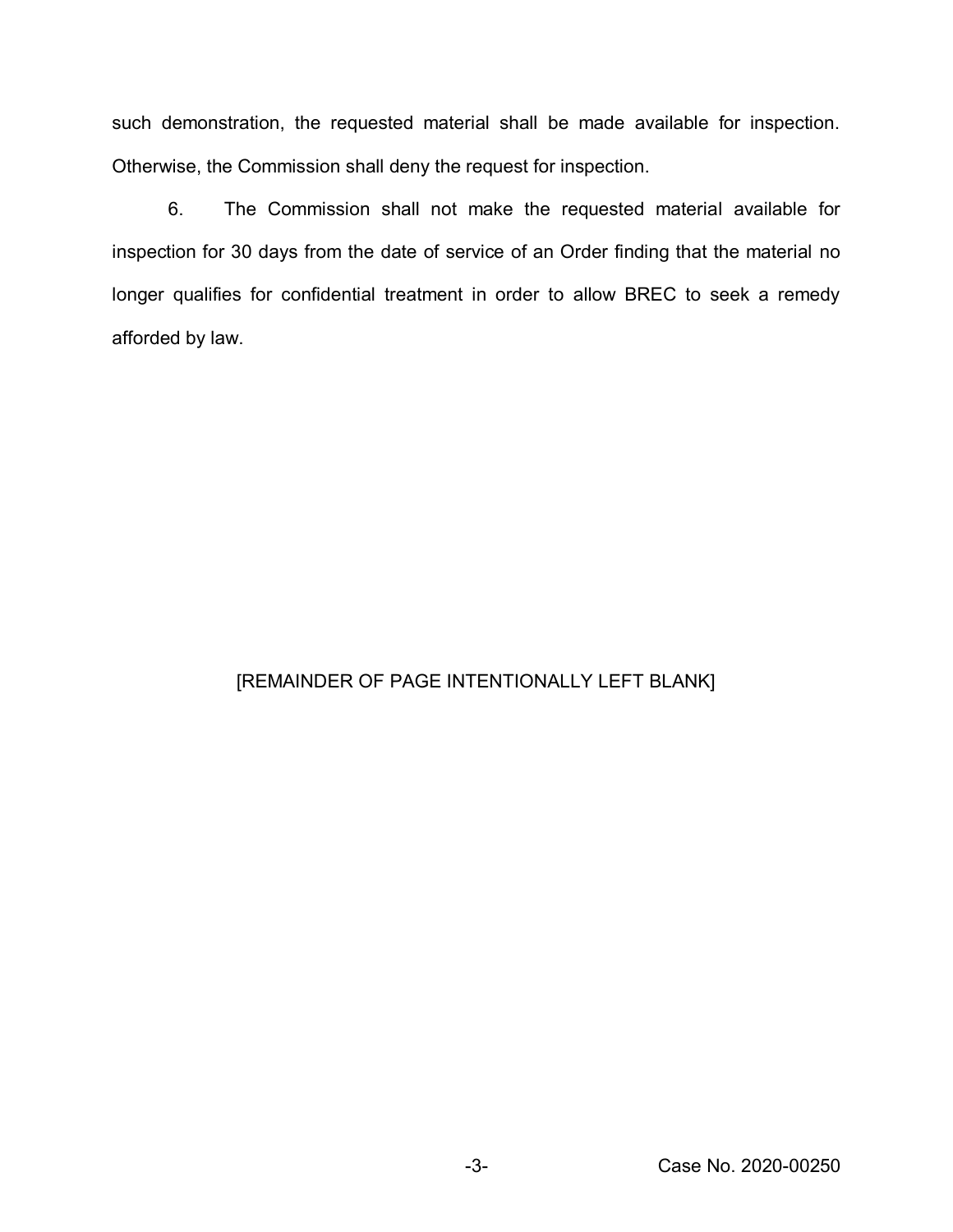By the Commission



ATTEST:

fridwell

Executive Director

Case No. 2020-00250